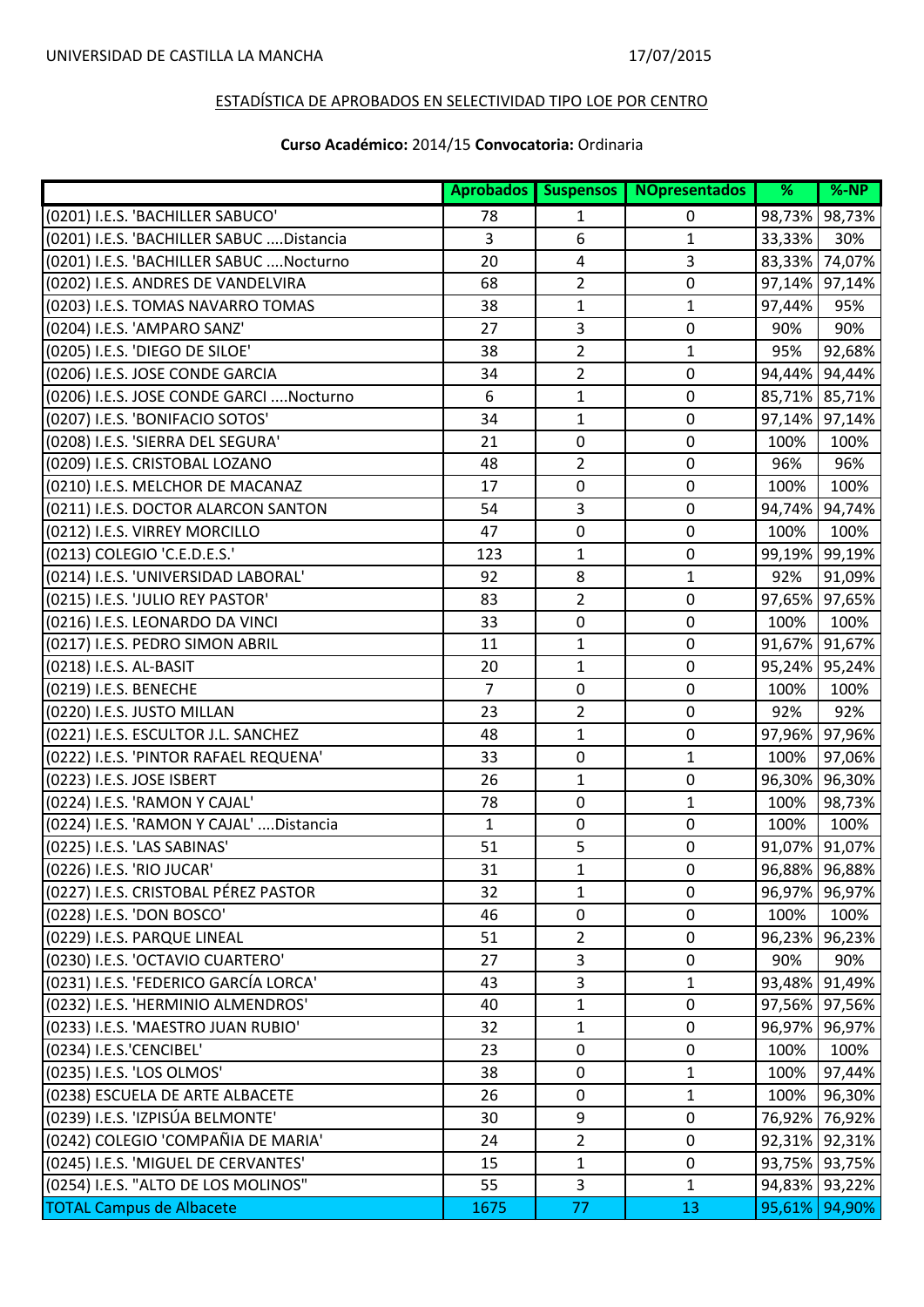|                                                  |                | Aprobados Suspensos | <b>NOpresentados</b> | $\overline{\%}$ | $% - NP$      |
|--------------------------------------------------|----------------|---------------------|----------------------|-----------------|---------------|
| (1301) I.E.S. HERNAN PEREZ DEL PULGAR            | 41             | 2                   | 1                    | 95,35%          | 93,18%        |
| (1302) I.E.S. MAESTRO JUAN DE AVILA              | 69             | $\overline{4}$      | $\mathbf 0$          | 94,52%          | 94,52%        |
| (1302) I.E.S. MAESTRO JUAN DE Distancia          | $\overline{7}$ | 5                   | $\mathbf 0$          |                 | 58,33% 58,33% |
| (1303) I.E.S. SANTA MARIA DE ALARCOS             | 99             | 3                   | $\mathbf 0$          | 97,06%          | 97,06%        |
| (1303) I.E.S. SANTA MARIA DE A Nocturno          | 3              | 2                   | $\mathbf 0$          | 60%             | 60%           |
| (1304) I.E.S. MIGUEL DE CERVANTES SAAVEDRA       | 124            | 9                   | 0                    | 93,23%          | 93,23%        |
| (1304) I.E.S. MIGUEL DE CERVAN  Nocturno         | 2              | $\overline{4}$      | $\pmb{0}$            |                 | 33,33% 33,33% |
| (1305) I.E.S. PABLO RUIZ PICASSO                 | 21             | $\overline{2}$      | $\pmb{0}$            | 91,30%          | 91,30%        |
| (1306) I.E.S. CLAVERO FERNANDEZ DE CORDOBA       | 17             | $\mathbf 0$         | $\mathbf 0$          | 100%            | 100%          |
| (1307) I.E.S. SAN JUAN BAUTISTA DE LA CONCEPCION | 37             | $\mathbf{1}$        | $\pmb{0}$            | 97,37%          | 97,37%        |
| (1308) I.E.S. EDUARDO VALENCIA                   | 26             | $\mathbf 0$         | 0                    | 100%            | 100%          |
| (1309) I.E.S. ISABEL PERILLAN Y QUIROS           | 53             | $\mathbf 0$         | $\mathbf 0$          | 100%            | 100%          |
| (1309) I.E.S. ISABEL PERILLAN Distancia          | 1              | $\boldsymbol{0}$    | $\pmb{0}$            | 100%            | 100%          |
| (1309) I.E.S. ISABEL PERILLAN Nocturno           | $\mathbf{1}$   | $\mathbf 0$         | $\mathbf 0$          | 100%            | 100%          |
| (1310) I.E.S. 'OJOS DEL GUADIANA'                | 41             | 1                   | $\mathbf 0$          | 97,62%          | 97,62%        |
| (1311) I.E.S. 'PEDRO ALVAREZ SOTOMAYOR'          | 52             | 2                   | $\boldsymbol{0}$     | 96,30%          | 96,30%        |
| (1312) I.E.S. DAMASO ALONSO                      | 8              | $\mathbf 0$         | $\mathbf 0$          | 100%            | 100%          |
| (1313) I.E.S. FRAY ANDRES                        | 45             | 2                   | $\pmb{0}$            | 95,74%          | 95,74%        |
| (1313) I.E.S. FRAY ANDRES  Nocturno              | $\overline{2}$ | $\mathbf 0$         | $\mathbf 0$          | 100%            | 100%          |
| (1314) I.E.S. FERNANDO DE MENA                   | 37             | $\mathbf 0$         | $\boldsymbol{0}$     | 100%            | 100%          |
| (1315) I.E.S. MODESTO NAVARRO                    | 49             | $\mathbf 0$         | 0                    | 100%            | 100%          |
| (1316) I.E.S.'ELADIO CABAÑERO'                   | 49             | $\mathbf 0$         | $\mathbf 0$          | 100%            | 100%          |
| (1317) I.E.S. BERNARDO DE BALBUENA               | 79             | 3                   | $\mathbf 0$          | 96,34%          | 96,34%        |
| (1317) I.E.S. BERNARDO DE BALB  Nocturno         | $\overline{3}$ | $\mathbf{1}$        | $\mathbf 0$          | 75%             | 75%           |
| (1318) I.E.S. FRANCISCO DE QUEVEDO               | 49             | 1                   | $\pmb{0}$            | 98%             | 98%           |
| (1319) COLEGIO 'NUESTRA SEÑORA DEL PRADO'        | 50             | 3                   | $\mathbf 0$          | 94,34%          | 94,34%        |
| (1320) COLEGIO SAN JOSE                          | 49             | $\pmb{0}$           | $\boldsymbol{0}$     | 100%            | 100%          |
| (1321) CENTRO EDUCATIVO INMACULADA ENPETROL      | 17             | $\mathbf{1}$        | 0                    |                 | 94,44% 94,44% |
| (1322) COLEGIO SANTO TOMAS                       | 30             | $\mathbf{1}$        | 0                    |                 | 96,77% 96,77% |
| (1323) I.E.S. MARIA ZAMBRANO                     | 59             | $\pmb{0}$           | $\pmb{0}$            | 100%            | 100%          |
| (1324) I.E.S. 'ATENEA'                           | 20             | $\overline{4}$      | $\pmb{0}$            | 83,33%          | 83,33%        |
| (1325) I.E.S. C. JUAN DE TAVORA                  | 24             | $\mathbf 0$         | $\mathbf 0$          | 100%            | 100%          |
| (1326) I.E.S. HERMOGENES RODRIGUEZ               | 33             | 1                   | 0                    | 97,06%          | 97,06%        |
| (1327) I.E.S. ESTADOS DEL DUQUE                  | 44             | 2                   | 0                    |                 | 95,65% 95,65% |
| (1328) I.E.S. FRANCISCO NIEVA                    | 44             | $\mathbf{1}$        | $\mathbf 0$          |                 | 97,78% 97,78% |
| (1329) I.E.S. BERENGUELA DE CASTILLA             | 27             | $\mathbf{1}$        | $\mathbf 0$          |                 | 96,43% 96,43% |
| (1330) ESCUELA DE ARTES 'PEDRO ALMODOVAR'        | 22             | 8                   | 0                    |                 | 73,33% 73,33% |
| (1331) I.E.S. ISABEL MARTINEZ BUENDIA'           | 13             | $\overline{2}$      | $\mathbf 0$          |                 | 86,67% 86,67% |
| (1332) I.E.S. JUAN BOSCO                         | 20             | 1                   | $\mathbf 0$          |                 | 95,24% 95,24% |
| (1335) ESCUELA DE ARTES ANTONIO LOPEZ            | 9              | 1                   | $\mathbf 0$          | 90%             | 90%           |
| (1336) I.E.S. TORREON DEL ALCAZAR                | 47             | 6                   | 0                    | 88,68%          | 88,68%        |
| (1337) I.E.S. LOS BATANES                        | 13             | $\pmb{0}$           | $\mathbf 0$          | 100%            | 100%          |
| (1338) I.E.S. 'GREGORIO PRIETO'                  | 24             | 3                   | $\mathbf 0$          | 88,89%          | 88,89%        |
| (1338) I.E.S. 'GREGORIO PRIETO Nocturno          | $\mathbf{1}$   | $\pmb{0}$           | $\mathbf 0$          | 100%            | 100%          |
| (1339) I.E.S. 'CAMPO DE CALATRAVA'               | 41             | 0                   | $\pmb{0}$            | 100%            | 100%          |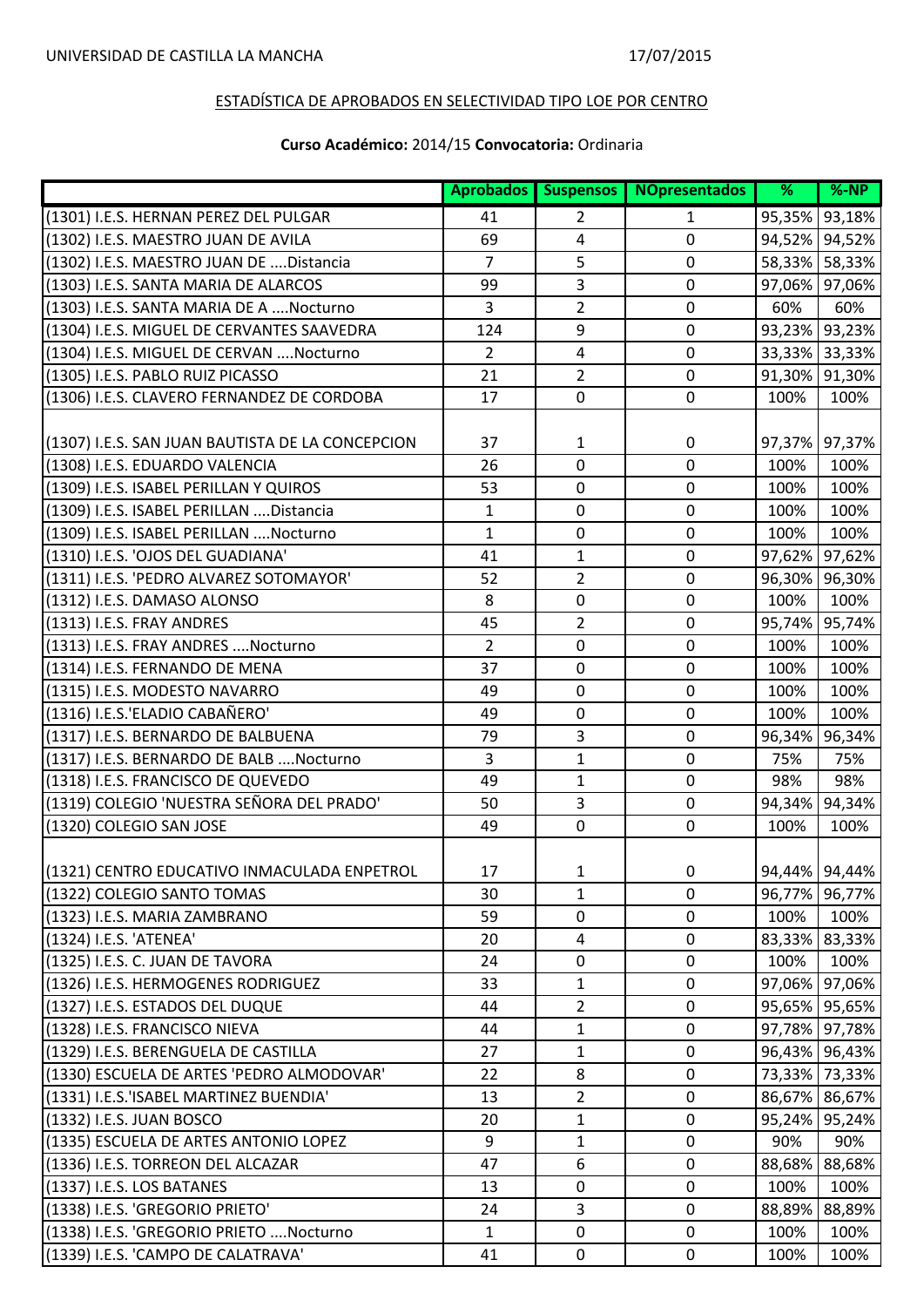|                                           | <b>Aprobados</b> | <b>Suspensos</b> | <b>NOpresentados</b> | %      | $% - NP$ |
|-------------------------------------------|------------------|------------------|----------------------|--------|----------|
| (1340) I.E.S. 'GUADIANA'                  | 50               | 9                | 1                    | 84,75% | 83,33%   |
| (1341) I.E.S. 'GALILEO GALILEI'           | 35               | 1                | 0                    | 97,22% | 97,22%   |
| (1342) I.E.S. 'AIREN'                     | 32               | 2                | 0                    | 94,12% | 94,12%   |
| (1343) I.E.S. 'MAESTRE DE CALATRAVA'      | 8                | 2                | 0                    | 80%    | 80%      |
| (1344) I.E.S. 'LEONARDO DA VINCI'         | 3                | $\overline{2}$   | $\mathbf 0$          | 60%    | 60%      |
| (1345) I.E.S. 'FRANCISCO GARCIA PAVON'    | 18               | $\mathbf 0$      | 0                    | 100%   | 100%     |
| (1347) COLEGIO SALESIANO 'SAN JUAN BOSCO' | 24               | 3                | $\mathbf 0$          | 88,89% | 88,89%   |
| (1348) I.E.S. 'ANTONIO CALVIN'            | 24               | 3                | 0                    | 88,89% | 88,89%   |
| (1349) I.E.S. 'JUAN D'OPAZO'              | 30               | $\mathbf 1$      | $\mathbf 0$          | 96,77% | 96,77%   |
| (1350) I.E.S. 'MAXIMO LAGUNA'             | 27               | $\mathbf 0$      | $\mathbf 0$          | 100%   | 100%     |
| (1351) I.E.S. 'RAMON GIRALDO'             | 22               | $\mathbf 0$      | $\mathbf 0$          | 100%   | 100%     |
| (1352) I.E.S. 'MERCURIO'                  | $\mathbf{1}$     | 4                | $\mathbf 0$          | 20%    | 20%      |
| (1353) I.E.S. 'RIBERA DEL BULLAQUE'       | 9                | $\mathbf 0$      | 0                    | 100%   | 100%     |
| (1354) I.E.S. 'AZUER'                     | 24               | $\mathbf{1}$     | $\mathbf 0$          | 96%    | 96%      |
| (1355) COLEGIO SALESIANO 'HERMANO GÁRATE' | 40               | 4                | $\mathbf{1}$         | 90,91% | 88,89%   |
| (1356) I.E.S. 'MARMARIA'                  | 20               | 2                | $\mathbf 0$          | 90,91% | 90,91%   |
| (1357) I.E.S. 'VICENTE CANO'              | 34               | $\mathbf 0$      | 0                    | 100%   | 100%     |
| (1358) I.E.S. ALTO GUADIANA               | 24               | $\mathbf 0$      | $\mathbf 0$          | 100%   | 100%     |
| (1359) I.E.S. 'ALONSO QUIJANO'            | 18               | $\mathbf{1}$     | $\mathbf 0$          | 94,74% | 94,74%   |
| (1360) I.E.S. 'MONICO SANCHEZ'            | 8                | $\mathbf{1}$     | $\mathbf 0$          | 88,89% | 88,89%   |
| (1362) I.E.S.'PEÑALBA'                    | 19               | $\mathbf 0$      | $\mathbf 0$          | 100%   | 100%     |
| (1367) I.E.S.'CLARA CAMPOAMOR'            | 26               | $\mathbf 0$      | $\mathbf{1}$         | 100%   | 96,30%   |
| <b>TOTAL Campus de Ciudad Real</b>        | 1998             | 113              | 4                    | 94,65% | 94,47%   |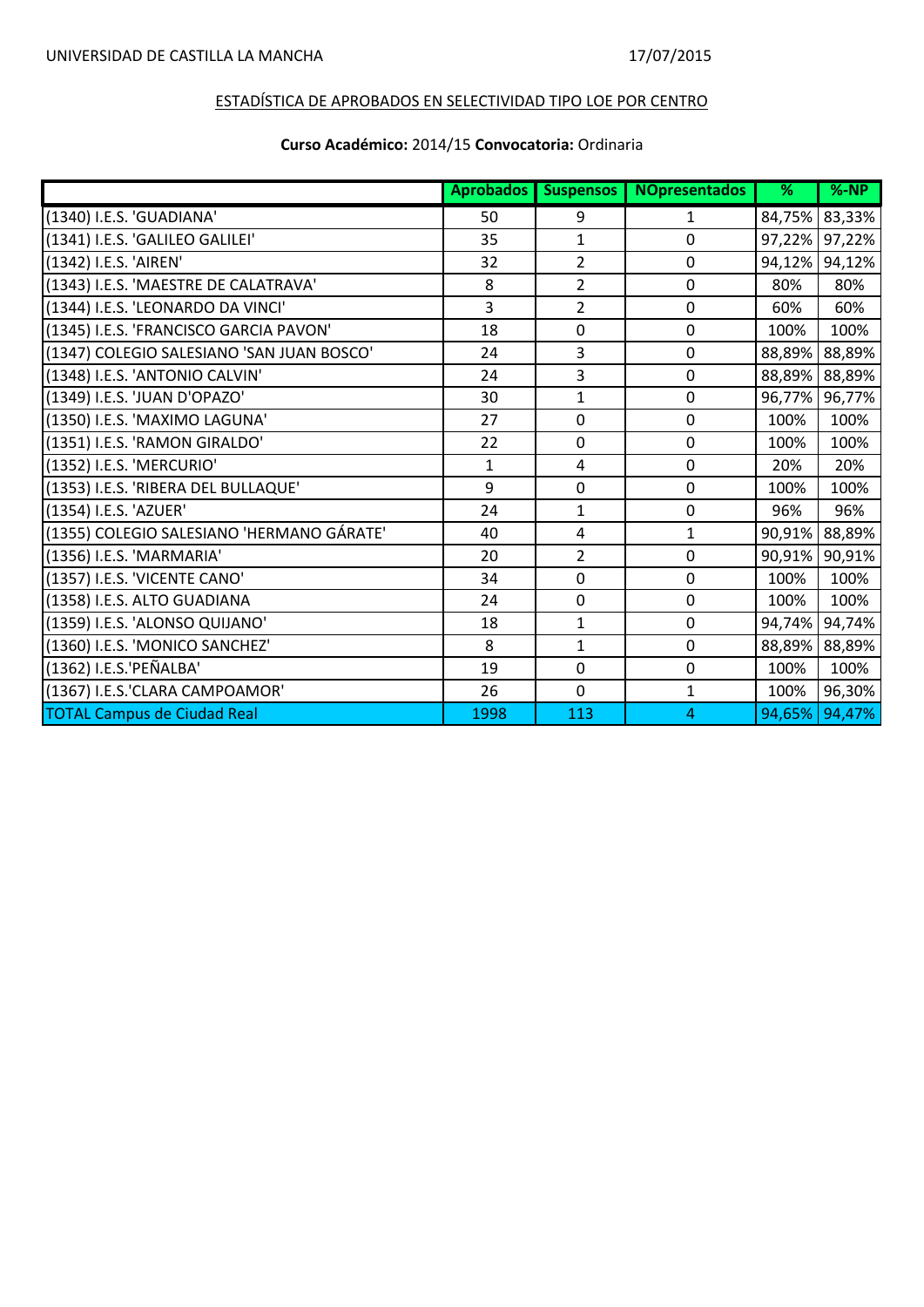|                                                   | <b>Aprobados</b> | <b>Suspensos</b> | <b>NOpresentados</b> | %      | $% - NP$ |
|---------------------------------------------------|------------------|------------------|----------------------|--------|----------|
| (1601) I.E.S. ALFONSO VIII                        | 60               | $\Omega$         | 0                    | 100%   | 100%     |
| (1601) I.E.S. ALFONSO VIII  Distancia             | 2                | $\mathbf 0$      | $\mathbf{1}$         | 100%   | 66,67%   |
| (1602) I.E.S. FERNANDO ZOBEL                      | 14               | 0                | 0                    | 100%   | 100%     |
| (1602) I.E.S. FERNANDO ZOBEL  Nocturno            | 10               | $\overline{2}$   | $\mathbf 0$          | 83,33% | 83,33%   |
| (1603) I.E.S. LORENZO HERVAS Y PANDURO            | 47               | $\mathbf 0$      | 0                    | 100%   | 100%     |
| (1604) I.E.S. 'JULIAN ZARCO'                      | 29               | $\mathbf 0$      | 0                    | 100%   | 100%     |
| (1605) I.E.S. 'JORGE MANRIQUE'                    | 48               | $\mathbf{1}$     | 0                    | 97,96% | 97,96%   |
| (1606) I.E.S. 'DIEGO TORRENTE PEREZ'              | 40               | $\mathbf 0$      | 0                    | 100%   | 100%     |
| (1607) I.E.S. 'HONTANILLA'                        | 59               | $\mathbf 0$      | 0                    | 100%   | 100%     |
| (1608) I.E.S. SERRANIA BAJA                       | 23               | 0                | 0                    | 100%   | 100%     |
| (1609) COLEGIO SAGRADA FAMILIA                    | 30               | $\mathbf{1}$     | $\mathbf{0}$         | 96,77% | 96,77%   |
| (1611) I.E.S. SANTIAGO GRISOLIA                   | 36               | $\mathbf{1}$     | 0                    | 97,30% | 97,30%   |
| (1612) I.E.S. FRAY LUIS DE LEÓN                   | 52               | $\overline{7}$   | 0                    | 88,14% | 88,14%   |
| (1613) I.E.S. FERNANDO DE LOS RIOS                | 45               | $\overline{2}$   | 0                    | 95,74% | 95,74%   |
| (1614) I.E.S. SAN JOSE                            | 36               | 0                | 0                    | 100%   | 100%     |
| (1615) I.E.S. 'SAN JUAN DEL CASTILLO'             | 17               | 5                | 0                    | 77,27% | 77,27%   |
| (1616) I.E.S. DUQUE DE ALARCON                    | 17               | $\mathbf 0$      | 0                    | 100%   | 100%     |
| (1617) I.E.S. 'LOS SAUCES'                        | 23               | 3                | 0                    | 88,46% | 88,46%   |
| (1619) I.E.S. 'PEDRO MERCEDES'                    | 43               | $\mathbf 0$      | 0                    | 100%   | 100%     |
| (1620) I.E.S. 'CAÑADA DE LA ENCINA'               | 38               | $\mathbf{1}$     | 0                    | 97,44% | 97,44%   |
| (1621) I.E.S. 'ORDEN DE SANTIAGO'                 | 23               | $\mathbf{1}$     | 0                    | 95,83% | 95,83%   |
| (1624) I.E.S. DIEGO JESUS JIMENEZ                 | 15               | $\mathbf 1$      | 0                    | 93,75% | 93,75%   |
|                                                   |                  |                  |                      |        |          |
| (1630) ESCUELA DE ARTES 'JOSE MARIA CRUZ NOVILLO' | 16               | $\mathbf 0$      | 0                    | 100%   | 100%     |
| <b>TOTAL Campus de Cuenca</b>                     | 723              | 25               | $\mathbf{1}$         | 96,66% | 96,53%   |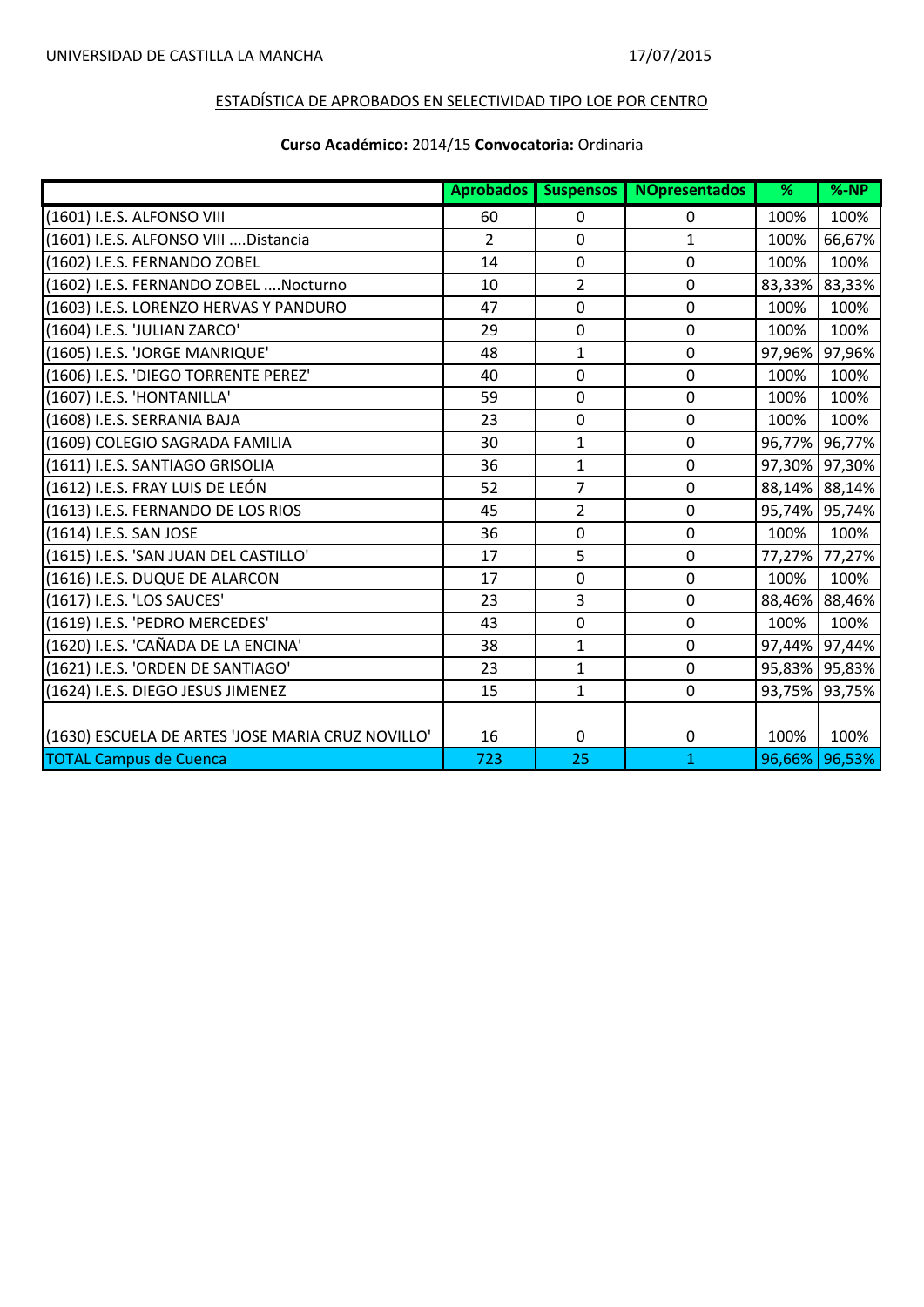|                                                  | <b>Aprobados</b> | <b>Suspensos</b> | <b>NOpresentados</b> | %      | $% - NP$      |
|--------------------------------------------------|------------------|------------------|----------------------|--------|---------------|
| (4500) U.G.A.C. DE TOLEDO                        | $\mathbf{1}$     | 0                | 0                    | 100%   | 100%          |
| (4501) I.E.S. ALFONSO X EL SABIO                 | 35               | 2                | 0                    | 94,59% | 94,59%        |
| (4501) I.E.S. ALFONSO X EL SAB Distancia         | $\overline{2}$   | 1                | 0                    | 66,67% | 66,67%        |
| (4502) I.E.S. EL GRECO                           | 56               | 8                | 0                    | 87,50% | 87,50%        |
| (4502) I.E.S. EL GRECO  Nocturno                 | 15               | $\overline{2}$   | 0                    | 88,24% | 88,24%        |
| (4503) I.E.S. SEFARAD                            | 8                | $\mathbf 0$      | 0                    | 100%   | 100%          |
| (4504) I.E.S. UNIVERSIDAD LABORAL                | 48               | 2                | 0                    | 96%    | 96%           |
| (4505) I.B. JUAN DE PADILLA                      | 45               | 4                | $\mathbf 0$          |        | 91,84% 91,84% |
| (4506) I.E.S. VALDEHIERRO                        | 43               | 2                | 0                    | 95,56% | 95,56%        |
| (4507) I.E.S. 'PEÑAS NEGRAS'                     | 34               | 1                | 0                    |        | 97,14% 97,14% |
| (4508) I.E.S. ALONSO DE ERCILLA                  | 32               | $\mathbf 0$      | 0                    | 100%   | 100%          |
| (4509) I.E.S. INFANTE DON FADRIQUE               | 68               | 1                | $\pmb{0}$            | 98,55% | 98,55%        |
| (4510) I.E.S. GABRIEL ALONSO DE HERRERA          | 89               | $\mathbf 0$      | $\overline{2}$       | 100%   | 97,80%        |
| (4511) I.E.S. PADRE JUAN DE MARIANA              | 115              | $\overline{4}$   | 0                    | 96,64% | 96,64%        |
| (4511) I.E.S. PADRE JUAN DE MA  Nocturno         | 10               | 8                | 1                    | 55,56% | 52,63%        |
| (4512) I.E.S. ALONSO DE COVARRUBIAS              | 28               | $\mathbf 0$      | 0                    | 100%   | 100%          |
| (4513) I.E.S. MIXTO 'GARCILASO DE LA VEGA'       | 19               | $\mathbf{1}$     | 0                    | 95%    | 95%           |
| (4514) COLEGIO MAYOL                             | 22               | $\mathbf{1}$     | 0                    | 95,65% | 95,65%        |
|                                                  |                  |                  |                      |        |               |
| (4515) COLEGIO NUESTRA SEÑORA DE LOS INFANTES    | 166              | $\overline{7}$   | 1                    |        | 95,95% 95,40% |
| (4517) COLEGIO SANTA MARIA                       | 48               | 0                | 1                    | 100%   | 97,96%        |
|                                                  |                  |                  |                      |        |               |
| (4518) SEMINARIO MENOR STO TOMAS DE VILLANUEVA   | $\overline{2}$   | 2                | 0                    | 50%    | 50%           |
| (4520) COLEGIO CERVANTES                         | 15               | 3                | 0                    | 83,33% | 83,33%        |
| (4521) I.E.S.DE LOS NAVALMORALES                 | 30               | $\mathbf{1}$     | 0                    | 96,77% | 96,77%        |
| (4522) I.E.S. LA SISLA                           | 62               | $\mathbf 0$      | 0                    | 100%   | 100%          |
| (4523) I.E.S. PUERTA DE CUARTOS ó Nº3            | 58               | 1                | $\mathbf 0$          |        | 98,31% 98,31% |
| (4524) I.E.S. CARLOS III                         | 81               | 3                | 1                    | 96,43% | 95,29%        |
| (4525) ESCUELA DE ARTE                           | 20               | 3                | $\overline{2}$       | 86,96% | 80%           |
|                                                  |                  |                  |                      |        |               |
| (4526) ESC. ARTES APLICADAS Y OFICIOS ARTISTICOS | 16               | 3                | 0                    |        | 84,21% 84,21% |
| (4527) COLEGIO 'SAGRADOS CORAZONES'              | 44               | $\pmb{0}$        | 0                    | 100%   | 100%          |
| (4528) COLEGIO 'COMPAÑIA DE MARIA'               | 40               | $\mathbf 0$      | 0                    | 100%   | 100%          |
| (4529) COLEGIO VIRGEN DE LA ENCINA               | 11               | $\pmb{0}$        | 0                    | 100%   | 100%          |
| (4530) I.E.S. ALDEBARÁN                          | 68               | 7                | 0                    | 90,67% | 90,67%        |
| (4531) I.E.S. JULIO VERNE                        | 26               | 0                | 0                    | 100%   | 100%          |
| (4532) I.E.S. GUADALERZAS                        | 36               | $\mathbf 0$      | $\mathbf 0$          | 100%   | 100%          |
| (4533) I.E.S. 'CONSABURUM'                       | 31               | $\mathbf 0$      | $\mathbf 0$          | 100%   | 100%          |
| (4534) I.E.S. RIBERA DEL TAJO                    | 22               | $\pmb{0}$        | 0                    | 100%   | 100%          |
| (4535) I.E.S. 'JUAN ANTONIO CASTRO'              | 14               | $\pmb{0}$        | 0                    | 100%   | 100%          |
| (4536) I.E.S. 'ALONSO DE OROZCO'                 | 16               | $\overline{2}$   | 0                    | 88,89% | 88,89%        |
| (4537) I.E.S. 'SAN ISIDRO'                       | 32               | 2                | 0                    | 94,12% | 94,12%        |
| (4538) I.E.S. 'MIGUEL HERNANDEZ'                 | 48               | 10               | 0                    |        | 82,76% 82,76% |
| (4539) I.E.S. 'LA BESANA'                        | 29               | $\overline{4}$   | 1                    |        | 87,88% 85,29% |
| (4540) I.E.S. 'ALONSO QUIJANO'                   | 26               | $\overline{4}$   | $\mathbf 0$          |        | 86,67% 86,67% |
| (4541) COLEGIO 'VIRGEN DEL CARMEN'               | 32               | 6                | $\mathbf 0$          |        | 84,21% 84,21% |
| (4542) I.E.S. 'ENRIQUE DE ARFE                   | 27               | $\mathbf 0$      | $\mathbf{1}$         | 100%   | 96,43%        |